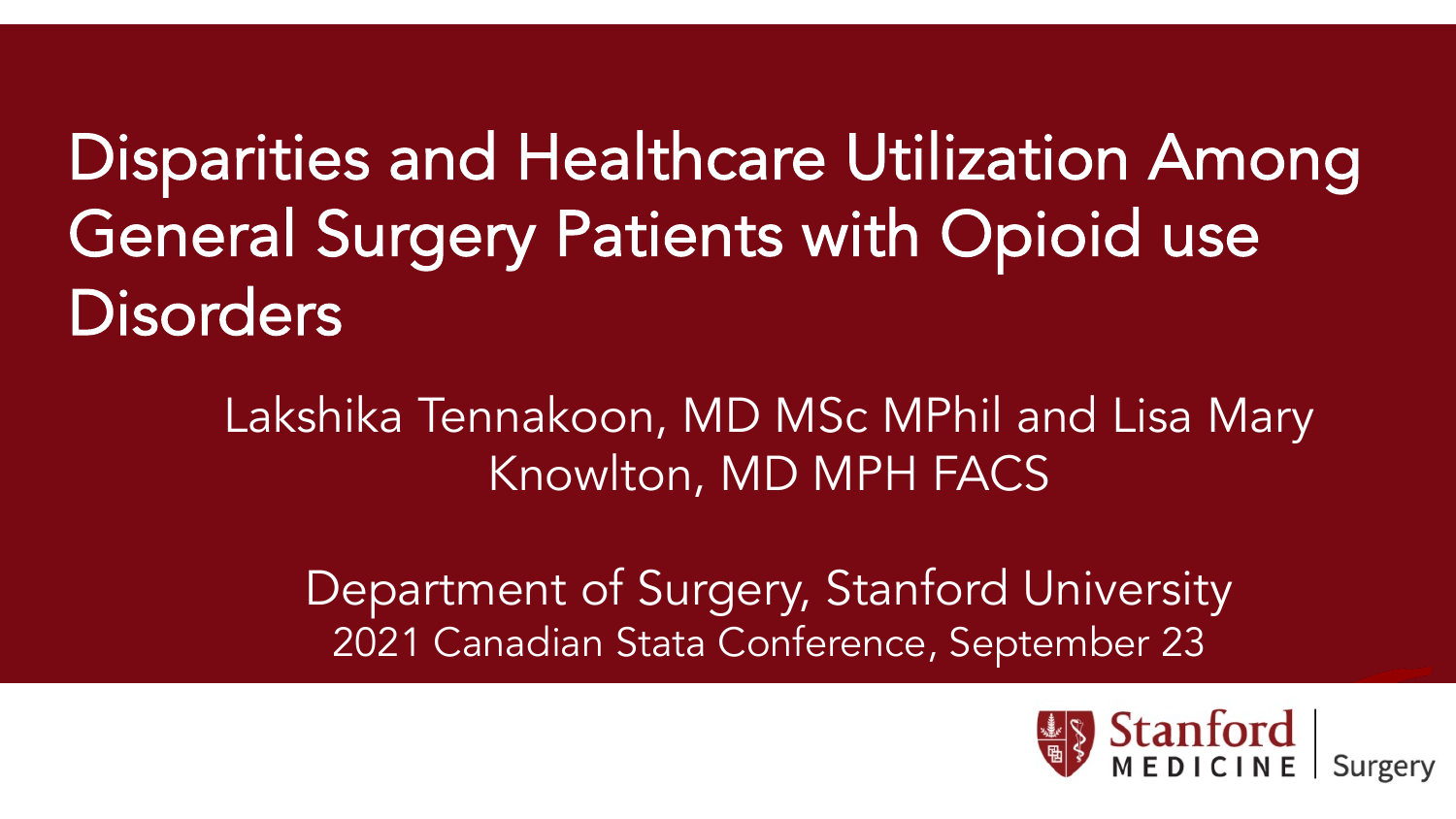

No conflicts of interest. No funding support

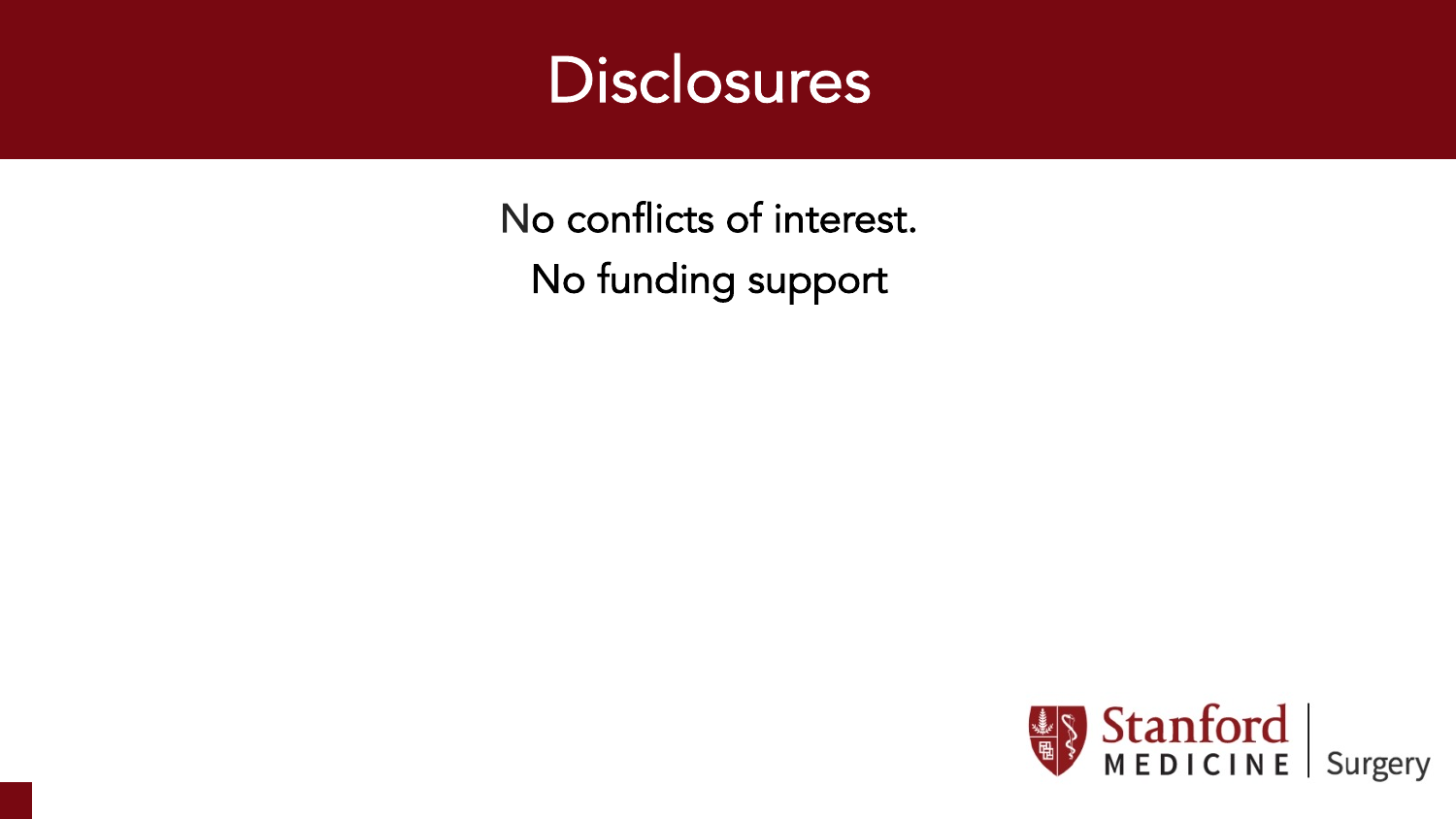## **Background**

- Opioid use disorder (OUD) is a major public health problem
- It is devastating among general surgery (GS) patients
- Use of opioid as an analgesic increased between 2001- <sup>2019</sup>
- The United States consume 80% of the global opioid supply
- Opioid-related overdoses account for higher rates of mortality

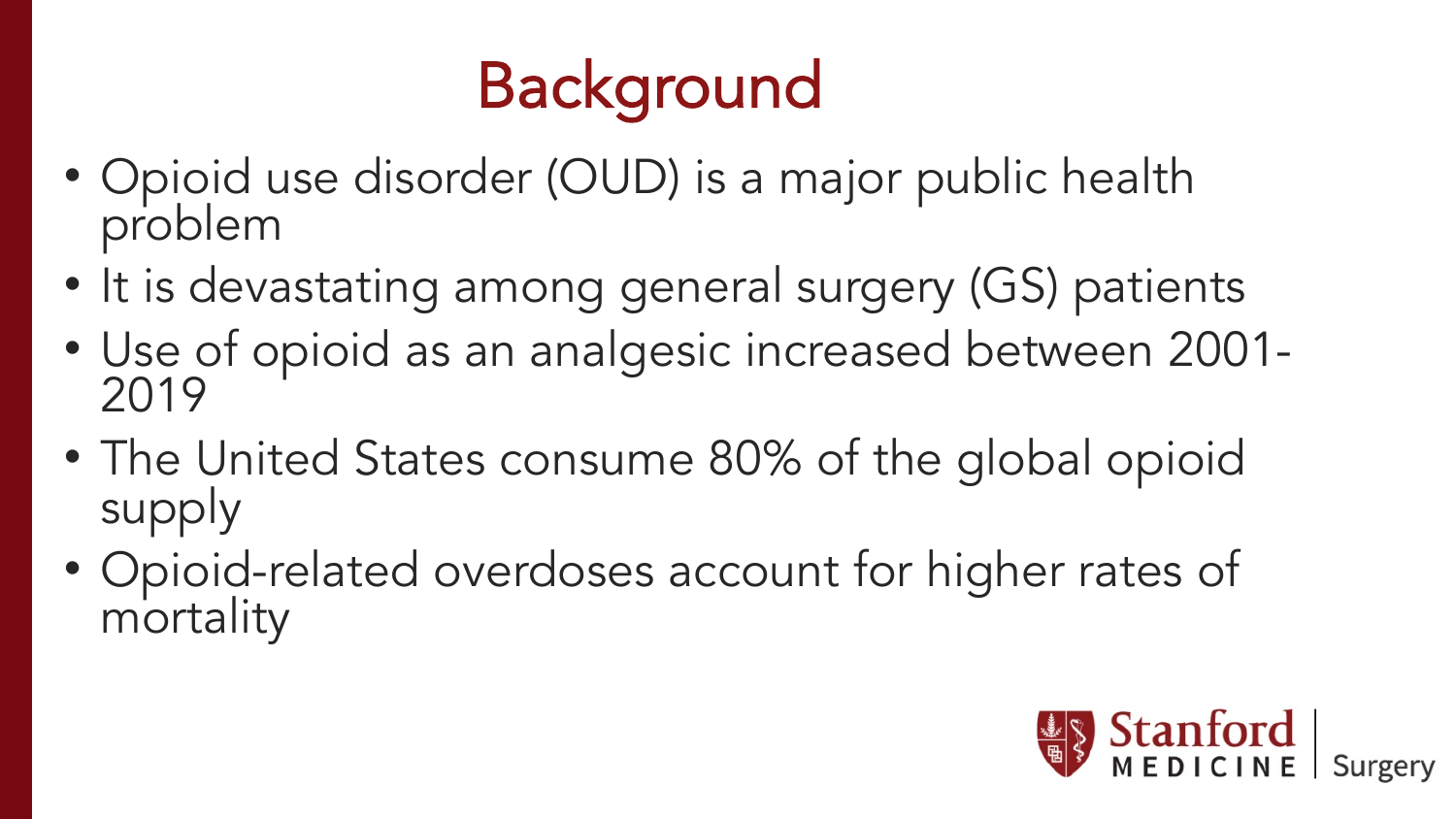# Study Aims and Hypothesis

#### $\mathbf{C}$ Study Aims:

- To understand the association between OUD among GS patients and their health outcomes
- To investigate the differences in mortality, costs, length of stay, and disposition among OUD and non-OUD in general surgery patients

### Hypothesis:

• General surgery patients with OUD will be associated with higher rates of mortality and increased healthcare costs

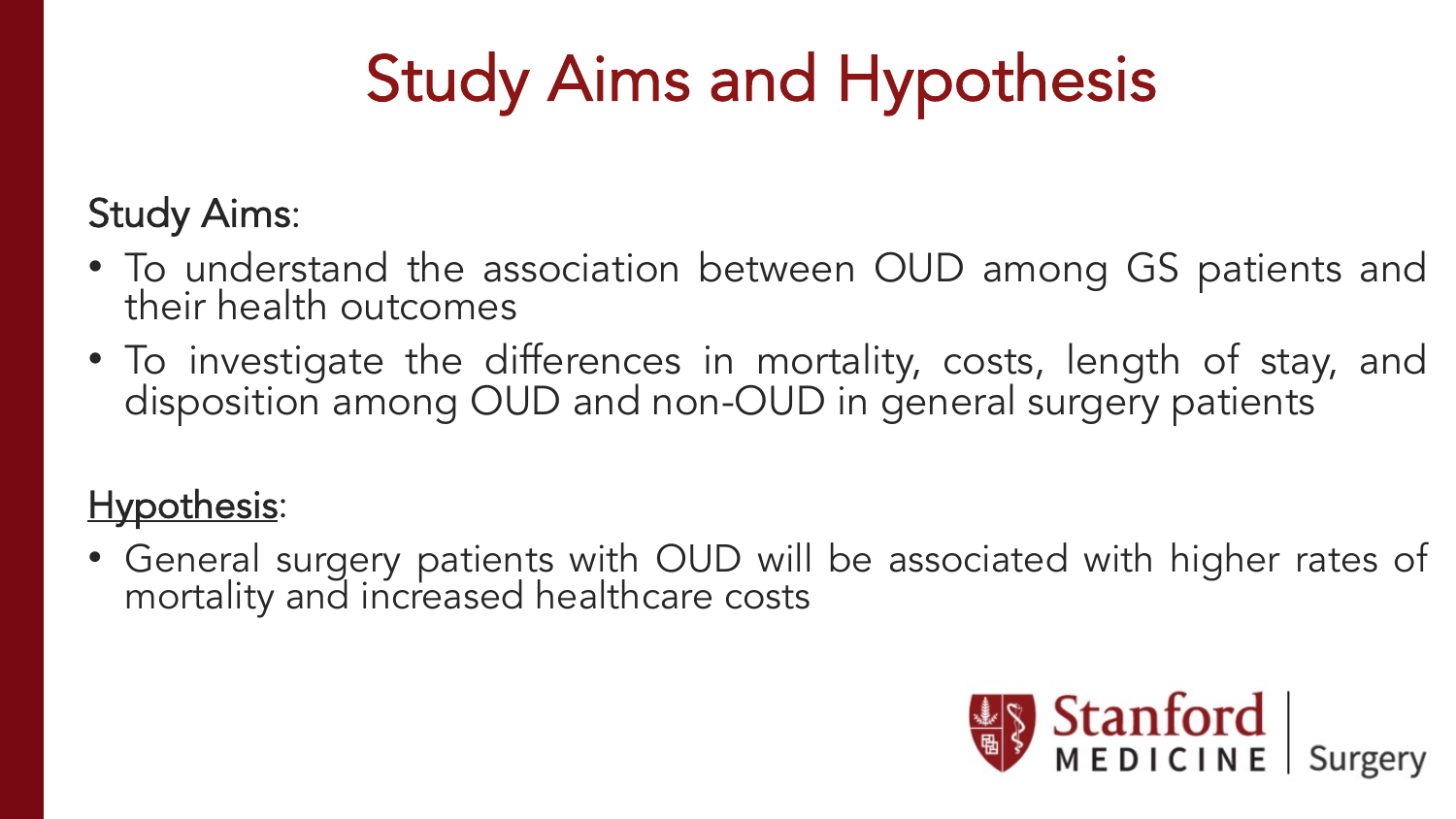# **Methodology**

Database: We queried the 2017 Nationwide Inpatient Sample (NIS)

- $\overline{\phantom{a}}$ • NIS is a part of the Healthcare Cost and Utilization Project (HCUP)
	- The largest publicly available all-payer inpatient database in the United **States**
	- NIS represents approximately 97 percent of the U.S. population
	- It is a 20 percent stratified sample of discharges from U.S. community hospitals
	- NIS data can be weighted to generate national estimates

Study design: A retrospective analysis

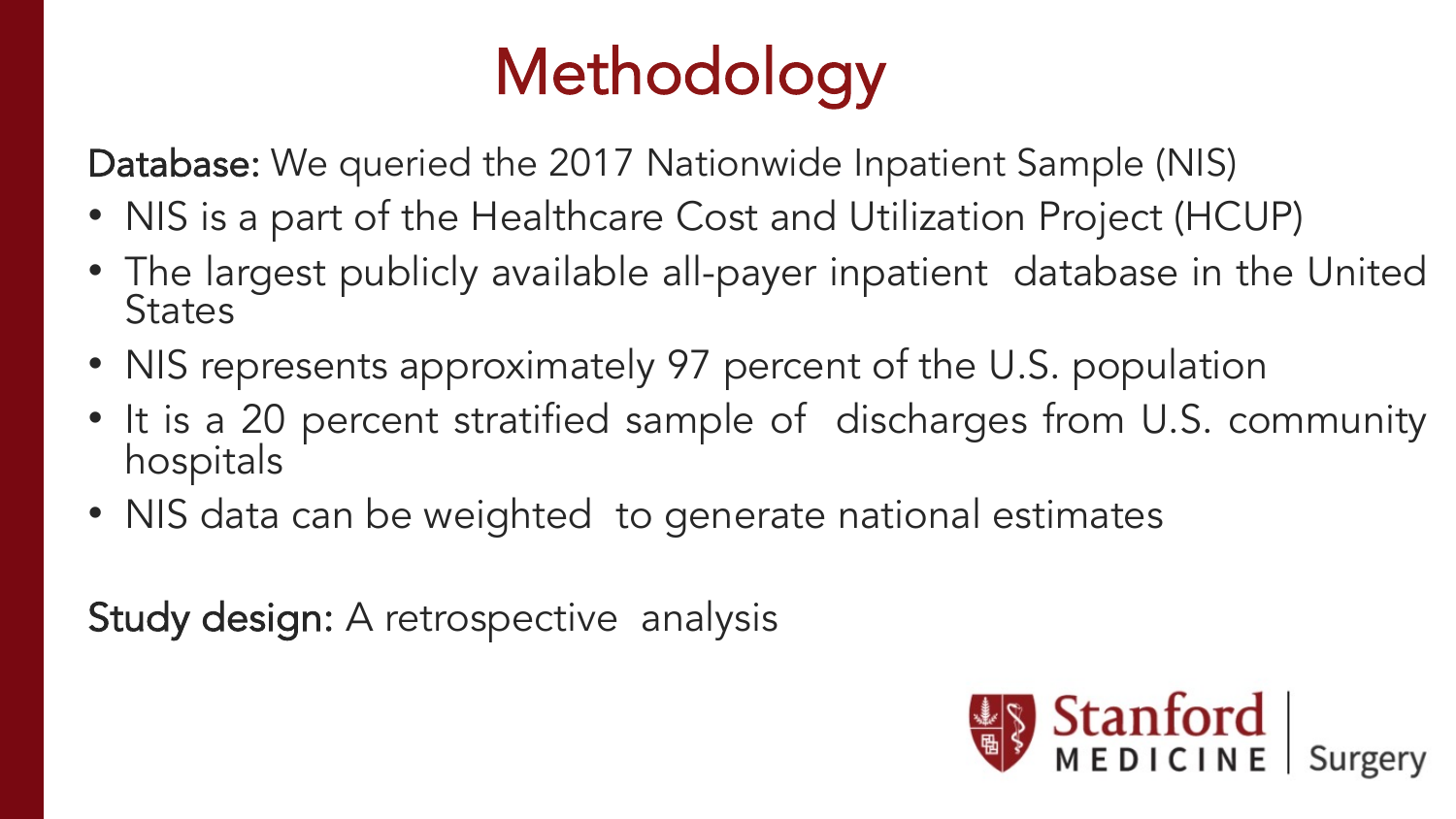# Study Population

- Patients ≥18 years admitted for a general surgery (GS) operative procedure
- Diagnosis of Opioid Use Disorder (OUD) defined by ICD-10-CM diagnostic criteria. OUD was categorized as abuse, dependence, or poisoning
- General surgery operative procedure (GS) defined by ICD-10-CM procedure codes for general surgery conditions such as: appendicitis, diverticulitis, hernia, intestinal obstruction, pancreatitis, pelvic disease, surgical infections, traumatic injuries, abscess, and cholecystitis
- Psychiatric diagnoses defined by ICD-10-CM diagnostic criteria for depression, anxiety, stress, polysubstance abuse, and psychosis

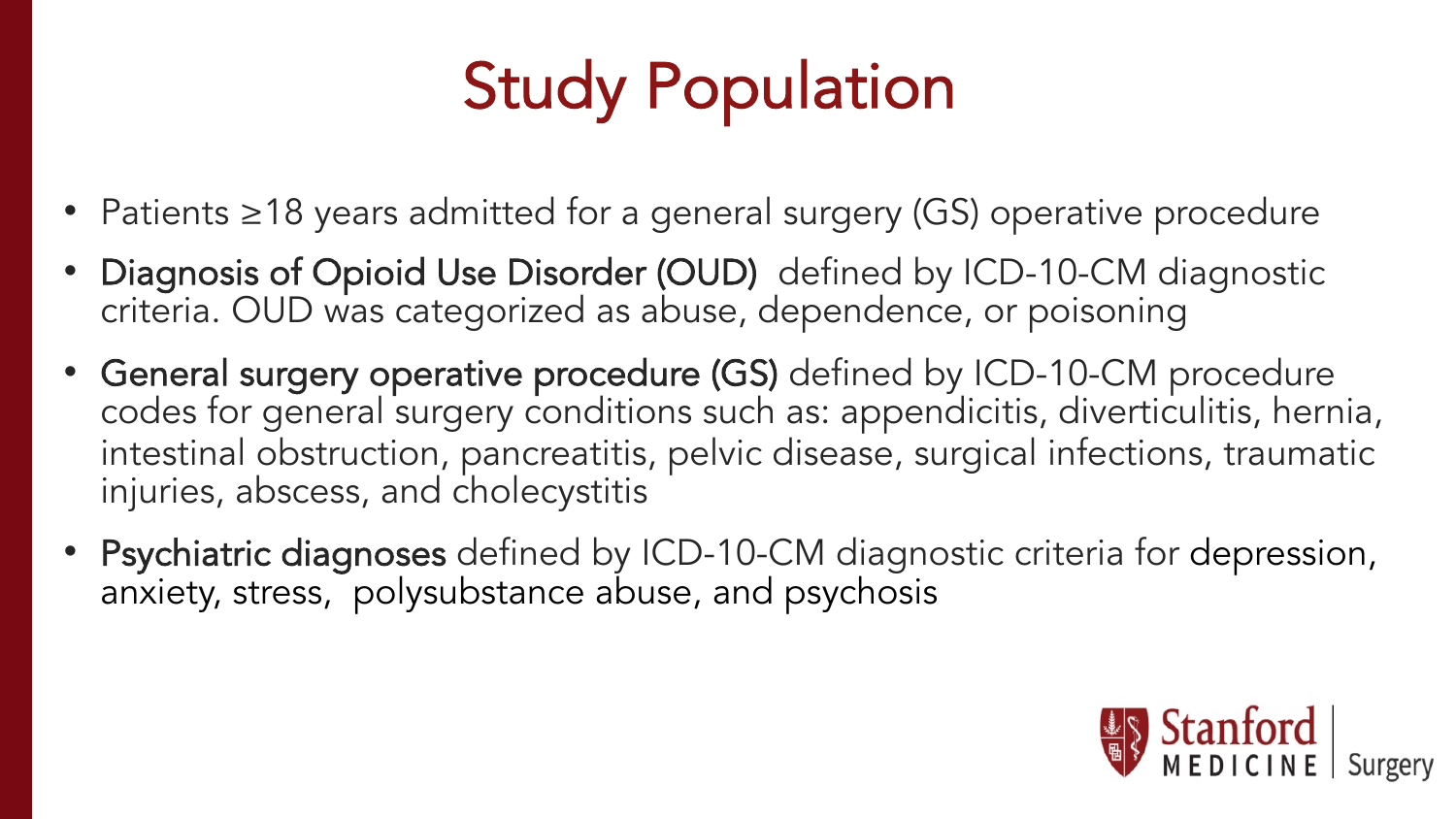# Methodology

### Primary outcome: In- Hospital Mortality Secondary outcomes:

- Discharge disposition
- Length of stay
- In-hospital costs



#### 157, 816 inpatient visits related to GS-OUD (weighted)

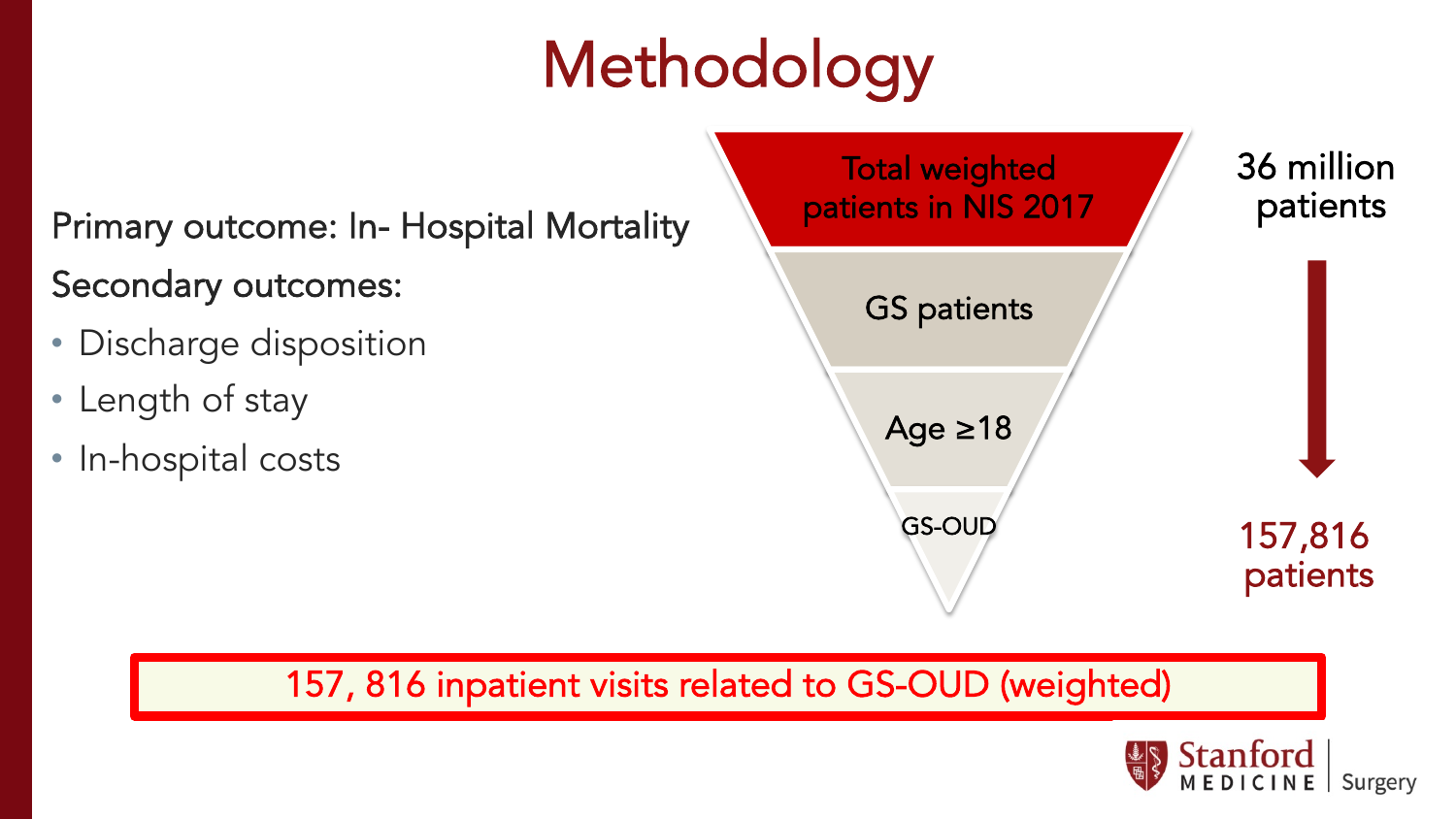## Characteristics of Patients

| $N = 4,445,518(100%)$              | GS non-OUD<br>4,287,702<br>(96.4%) | <b>GS-OUD</b><br>157,816 (3.6%) | p-value                       |
|------------------------------------|------------------------------------|---------------------------------|-------------------------------|
| Age<br>Male<br>Polysubstance abuse | 62 years<br>22.3%<br>23.8%         | 52.6 years<br>50.4%<br>76.9%    | < 0.001<br>< 0.001<br>< 0.001 |
| Medicare/Medicaid                  | 66.0%                              | 73.0%                           | < 0.001                       |
| Inpatient Mortality, %             | 1.5%                               | 2.5%                            | < 0.001                       |
| Discharge Home                     | 55.7%                              | 51.8%                           | < 0.001                       |
| Length of stay, days               | 5.0                                | 6.5                             | < 0.001                       |
| Transfer to a Teaching<br>Hospital | 71.5%                              | 74.9%                           | < 0.001                       |

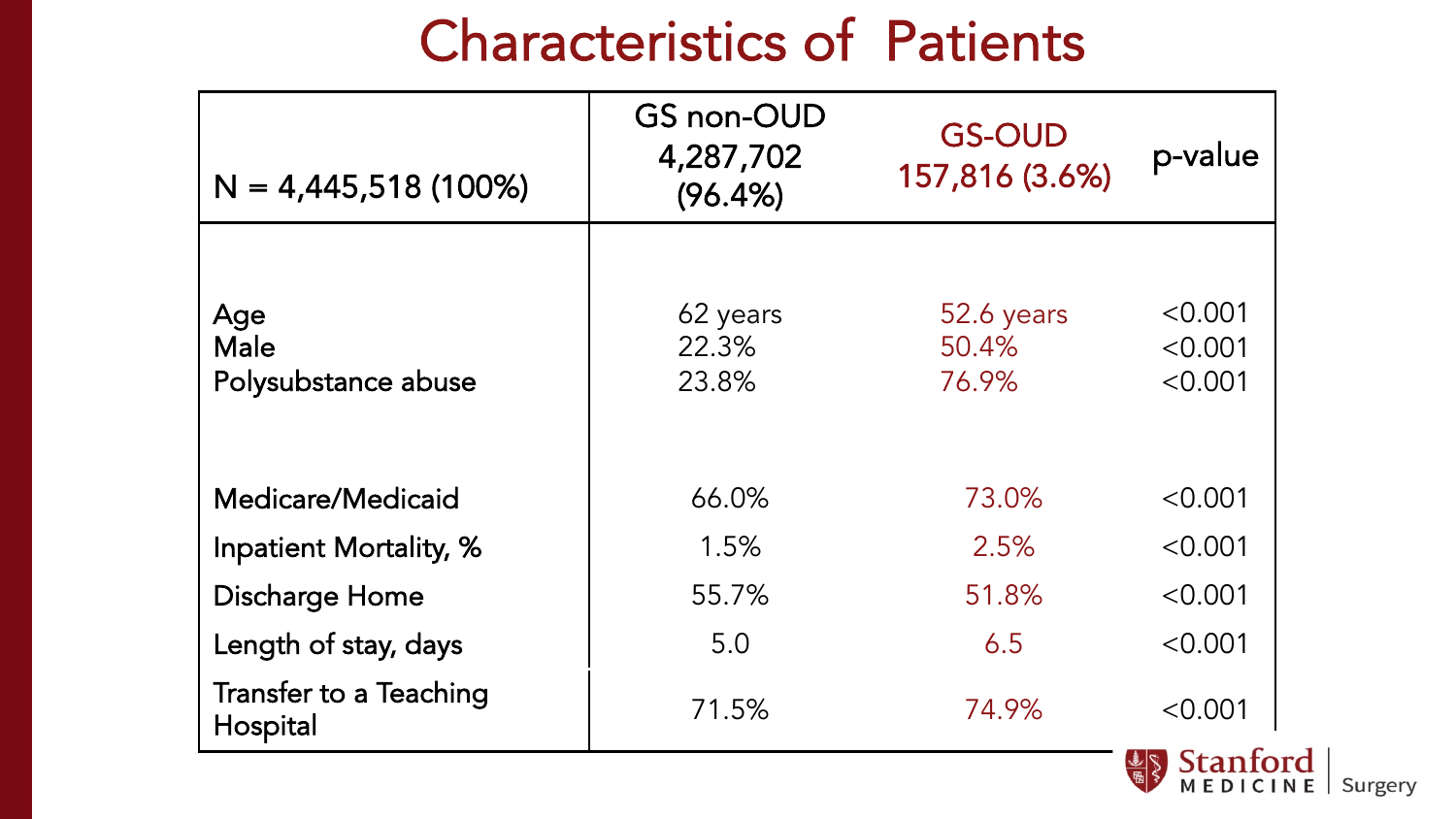### Inpatient Costs p<0.001

\$15,134 \$14,259 \$13,800 \$14,000 \$14,200 \$14,400 \$14,600 \$14,800 \$15,000 \$15,200 OUD GS Non-OUD GS Inpatient costs for OUD GS are 6% higher than for non-OUD GS

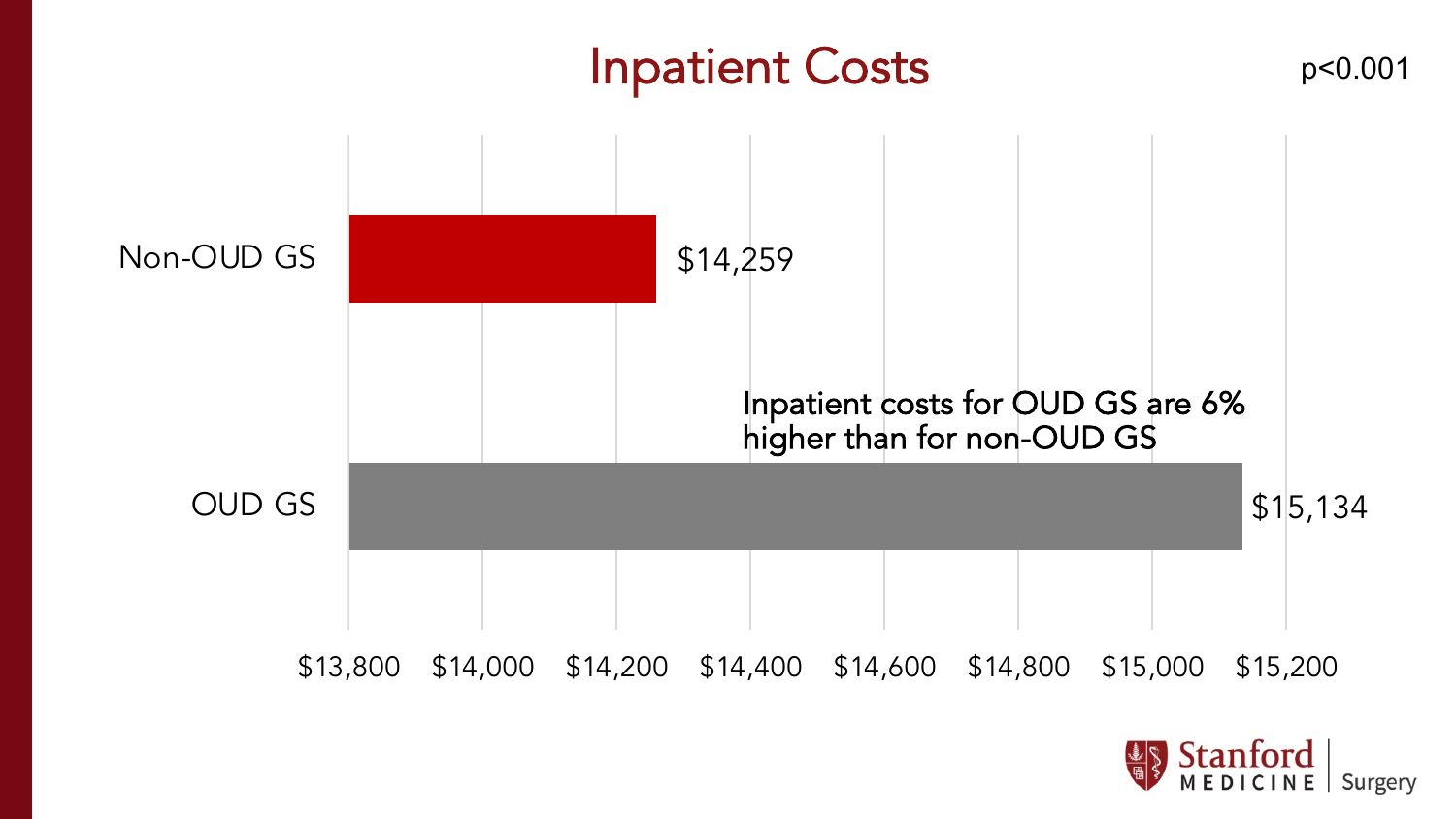## Logistic Regression

Among GS patients, OUD had 3.5 times higher odds of mortality (p<0.001)

| <b>GS-OUD Patients Only</b> | odds ratio | p-value | 95% CI        |
|-----------------------------|------------|---------|---------------|
| Age 50-59 years             | 2.32       | < 0.001 | $1.41 - 3.94$ |
| 60-69 years                 | 3.21       | < 0.001 | 1.91-5.53     |
| 70-79 years                 | 3.57       | < 0.001 | 1.92-6.31     |
| Non-teaching Hospital       | 2.11       | < 0.001 | 1.20-3.29     |
|                             |            |         |               |

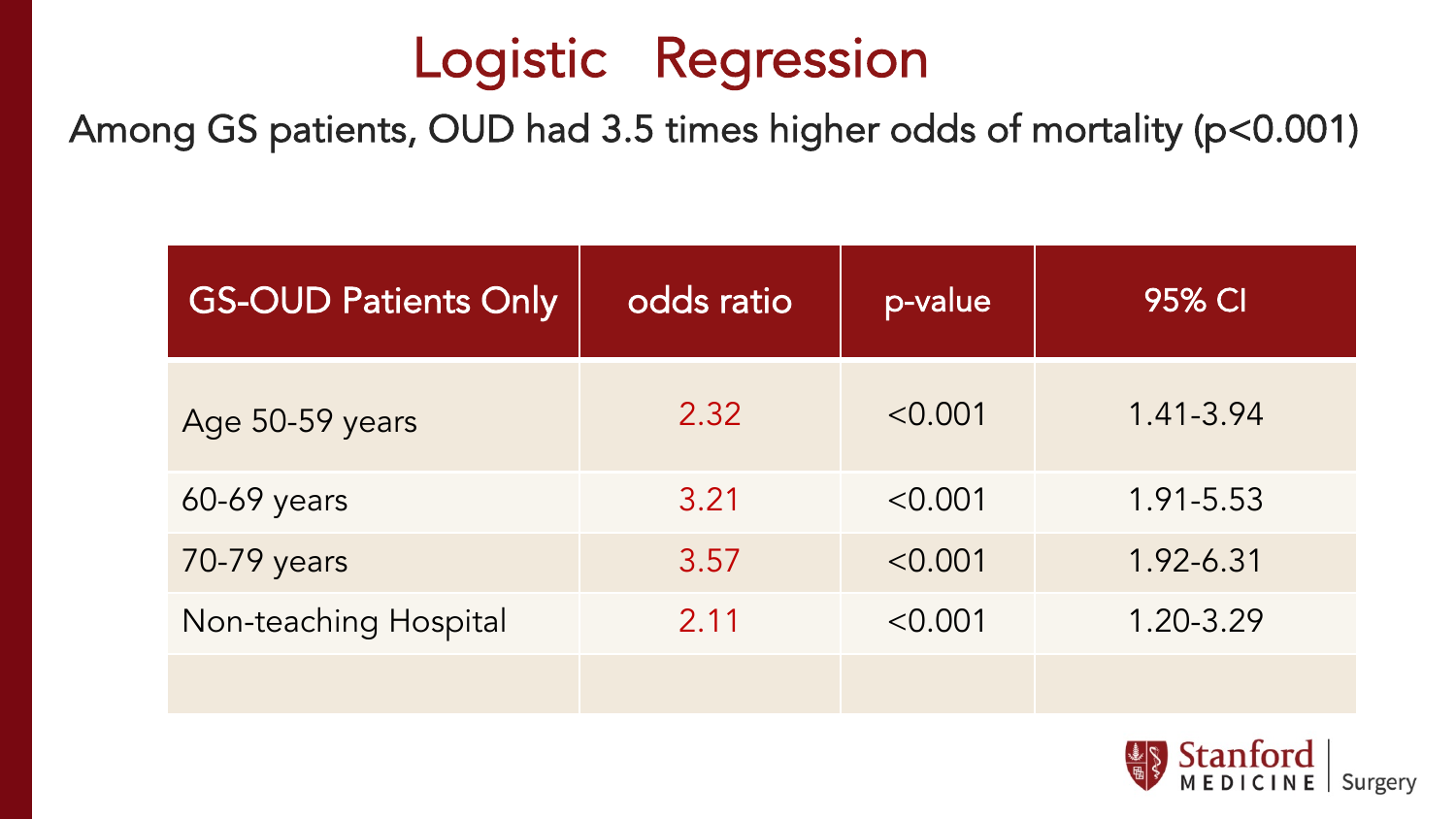## Study Limitations

- •Retrospective investigation
- •Patient population derived from an administrative database
- •Underutilization of ICD-10 coding in healthcare billing data
- •Opioid related medication data are not available

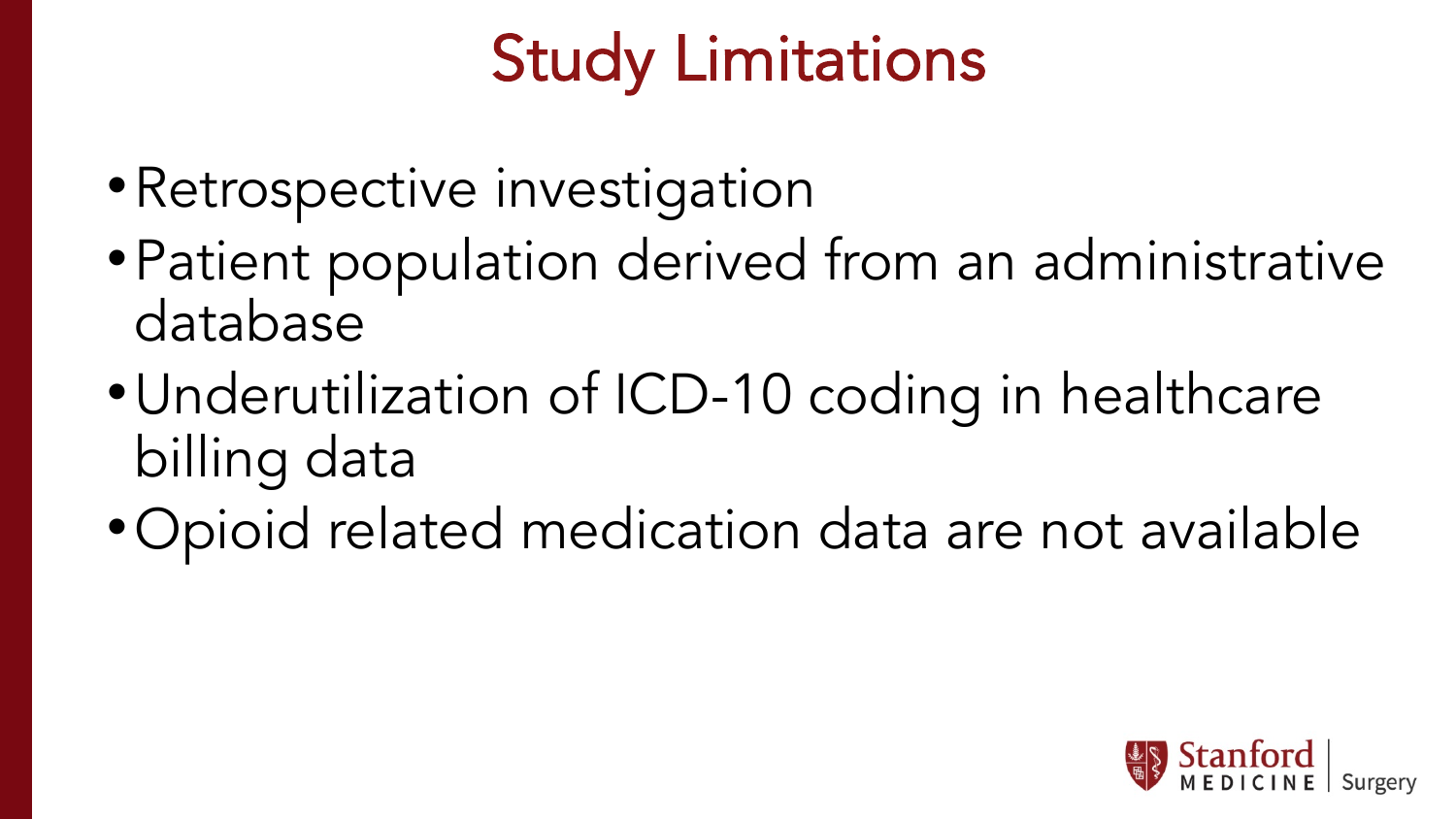

## General Surgery and Opioid use disorder patients are:

- Younger and more often males
- Higher rates of polysubstance abuse
- More likely to use Medicaid or Medicare
- Longer length of stay
- Mostly treated in the teaching hospitals
- GS-OUD patients are more costly and have 3.5 times higher odds of mortality

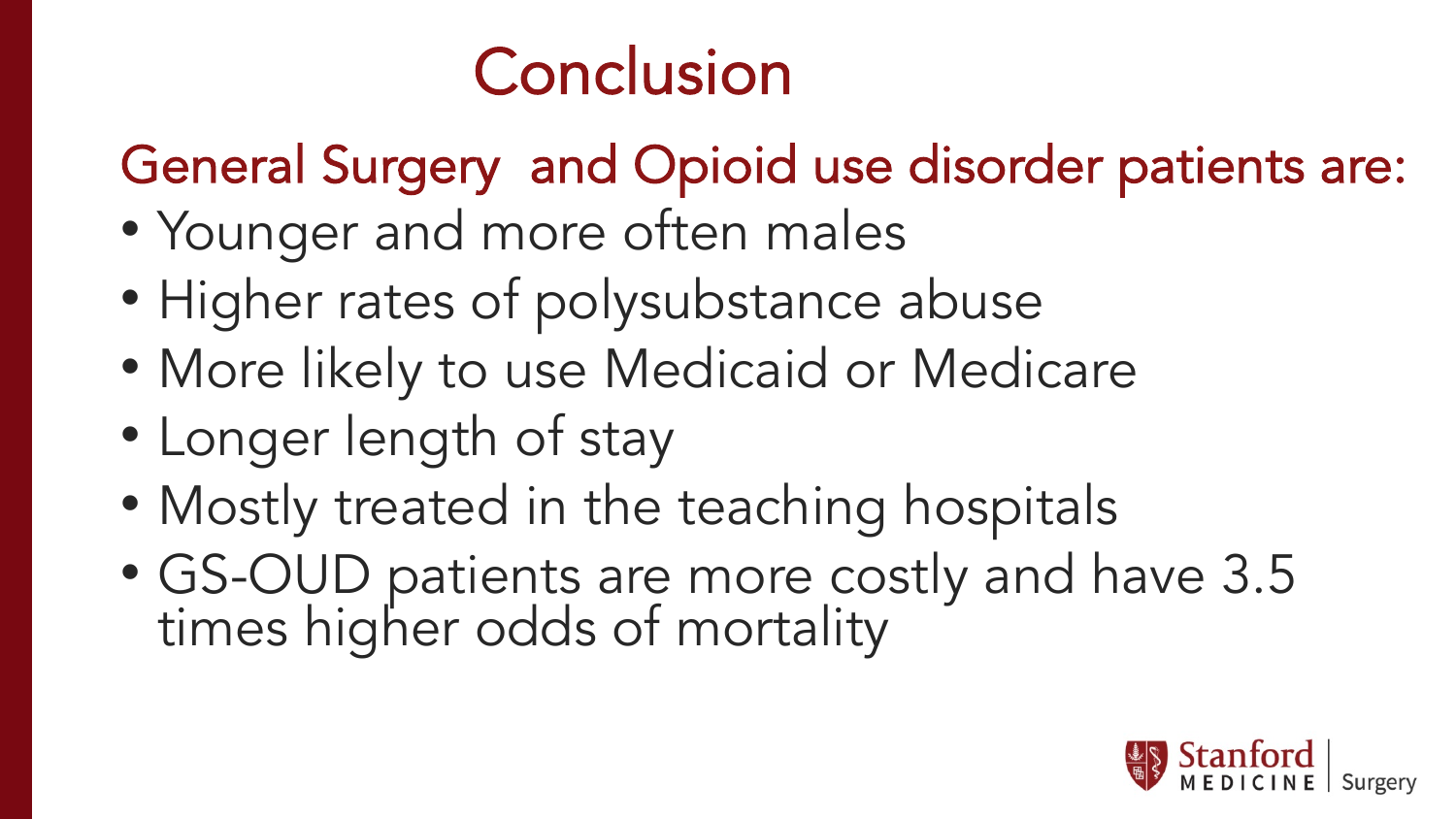## What should we do Next?

- Recognize opioid use disorder as an ongoing public heath problem among general surgery patients
- Improve provider education regarding prescribing practices
- Design prospective studies among general surgery patients studying the implications of opioid use
- Increase funding for OUD-based research and interventions